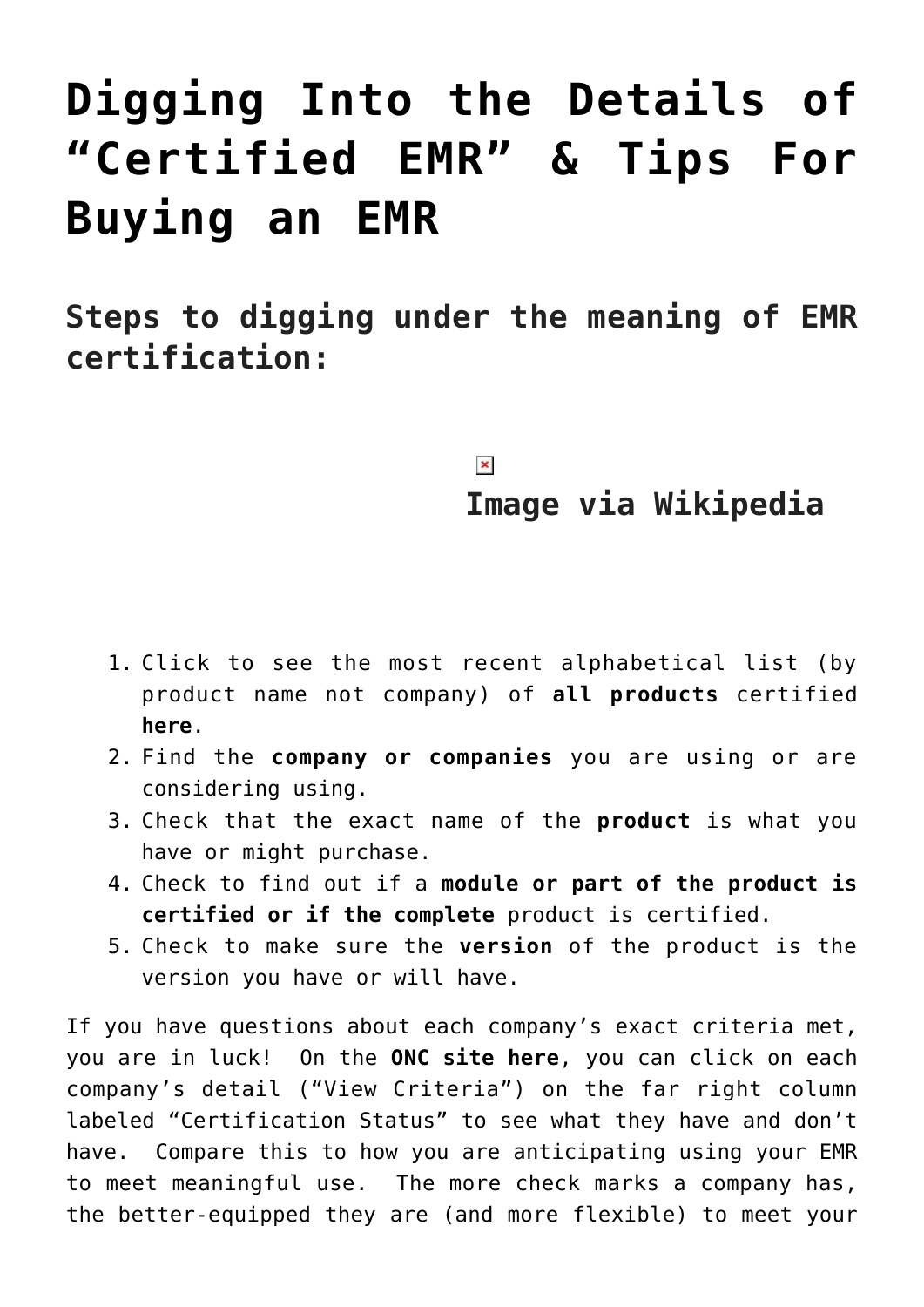practice needs and to qualify for the stimulus money.

The ONC site with the Certified Health IT Product List (CHPL) is Version 1.0. Version 2.0 is now being developed and will provide the Clinical Quality Measures each product was tested on, and the capability to query and sort the data for viewing. The next version will also provide the **reporting number** that will be accepted by CMS for purposes of attestation under the EHR ("meaningful use") incentives programs.

You can tell ONC what you think would be helpful in the new version by emailing your ideas to **[ONC.certification@hhs.gov](mailto:ONC.certification@hhs.gov)**, with "CHPL" in the subject line.

If you'd like a list of just outpatient/medical practice EMR products or just inpatient / hospital products, I've split the big list into two smaller printable lists here:

**[Medical Practice / Outpatient](https://managemypractice.com/wp-content/uploads/2010/11/Certified-Ambulatory-Outpatient-Products.xls)**

**[Hospital / Outpatient](https://managemypractice.com/wp-content/uploads/2010/11/Certified-Hospital-Inpatient-Products.xls)**

## **Tips On Buying An EMR**

 $\pmb{\times}$ 

Remember that meeting meaningful use does not tell the whole story – if you are shopping for an EMR be prepared to go beyond a product's certification status to consider:

- **Flexibility** does it make the practice conform to it or can it conform to the practice? How?
- **Templates and best practices** are you starting from scratch in developing protocols, templates and cheat sheets for your practice, or does it have a storehouse of examples to choose from or tweak?
- **Built for the physician, or the billing office, or the nurses**, but doesn't really meet the needs of all three? Make sure the functionality is not too skewed to one